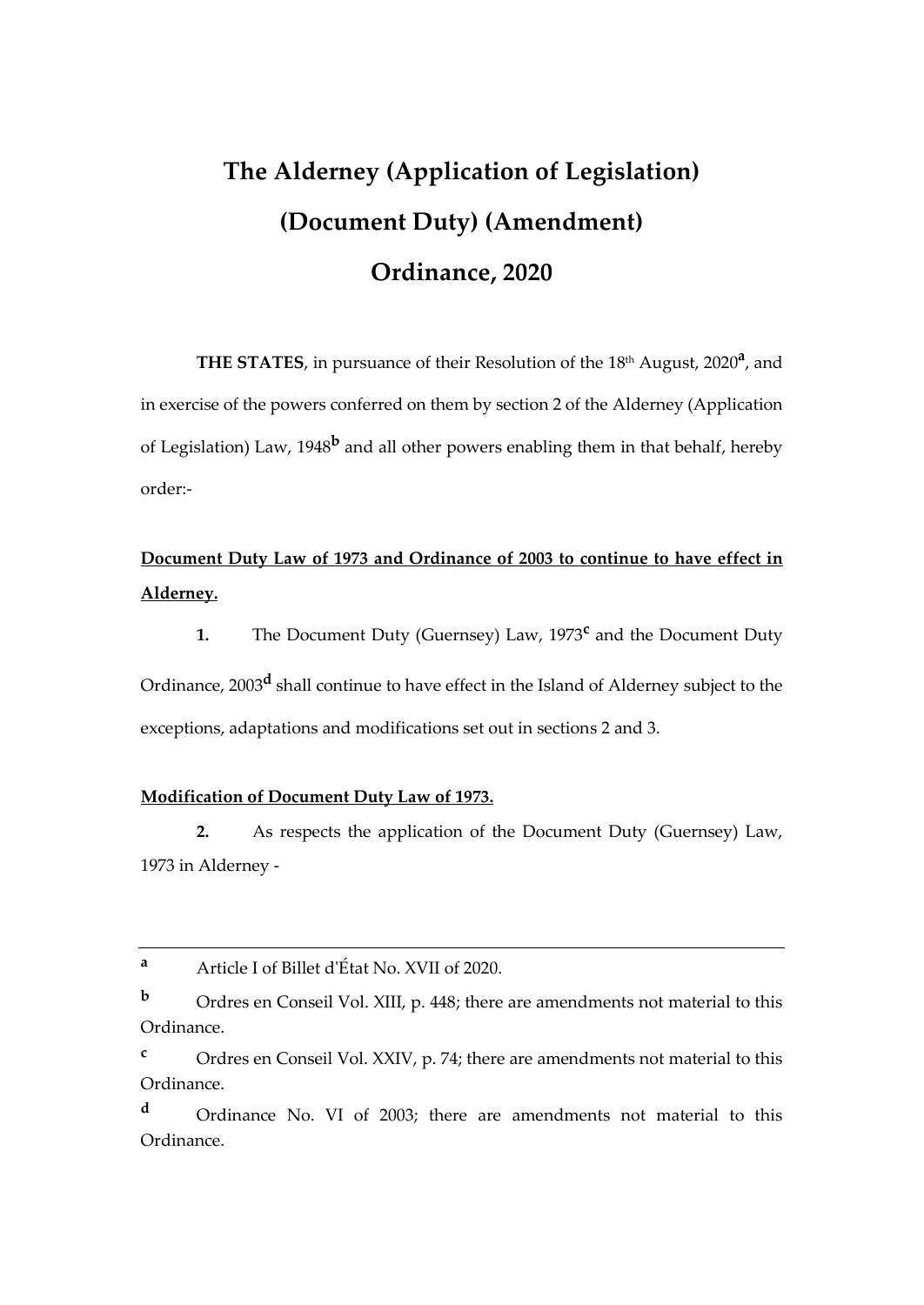- (a) in sections 1(1), 5 and 6(1) and (2) for "the States" wherever appearing substitute "the States of Alderney",
- (b) in sections 1 and 5 for "Her Majesty's Greffier" substitute "the Greffier (within the meaning of the Government of Alderney Law, 2004)",
- (c) in section  $7(1)$ 
	- (i) the reference to "the Cadastre" is to the valuation carried out and maintained under the provisions of section 4 of the Alderney (Application of Legislation) Law, 1948,
	- (ii) in the definition of "this Island" for "Guernsey" substitute "Alderney",
	- (iii) in the definition of "prescribed" for "the States" substitute "the States of Alderney",
	- (iv) after the definition of "rate" insert the following definition -

""**the Records of this Island**" include the Register of Companies within the meaning of the Companies (Alderney) Law, 1994 and the Alderney Land Register kept under the Alderney Land and Property, etc. Law, 1949,", and

(v) the definition of "the States" is repealed.